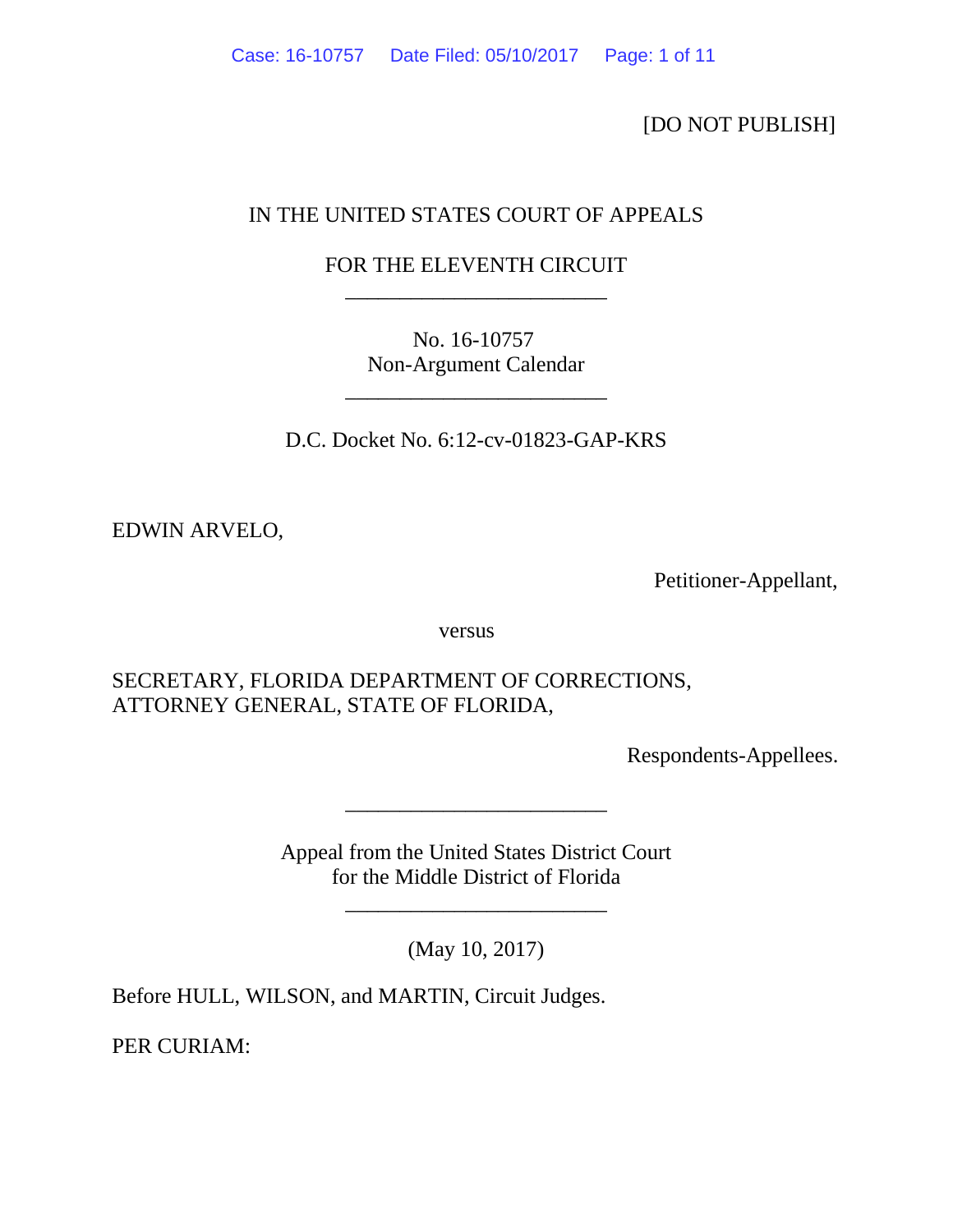Edwin Arvelo, a Florida prisoner, appeals the district court's denial of his habeas corpus petition filed under 28 U.S.C. § 2254. The district court previously denied his petition without holding an evidentiary hearing, but this Court vacated that denial and remanded with instructions to conduct an evidentiary hearing and reconsider his claim. See Arvelo v. Sec'y, Fla. Dep't of Corr., 788 F.3d 1345, 1350 (11th Cir. 2015). After doing so, the district court again denied Arvelo's petition. This Court granted Arvelo a certificate of appealability ("COA") on the following issue:

> Whether trial counsel rendered ineffective assistance in failing to move to suppress Arvelo's confession because it violated his Fifth and Fourteenth Amendment rights before advising him to plead nolo contendere in his case.

We now consider this issue. After careful review, we affirm.

I.

This Court summarized the facts of Arvelo's case when it considered his previous appeal. See id. at 1346–47. On the morning of August 16, 2006, Arvelo attacked Carol Bergeron in a parking garage and dragged her into his car. Id. at 1346. Arvelo could not get his car to start, and when he got out to look at the engine, Bergeron locked him out and honked the car's horn. Id. at 1346-47. Two of Bergeron's coworkers noticed and called the police. Id. at 1347. Arvelo fled the scene. Id.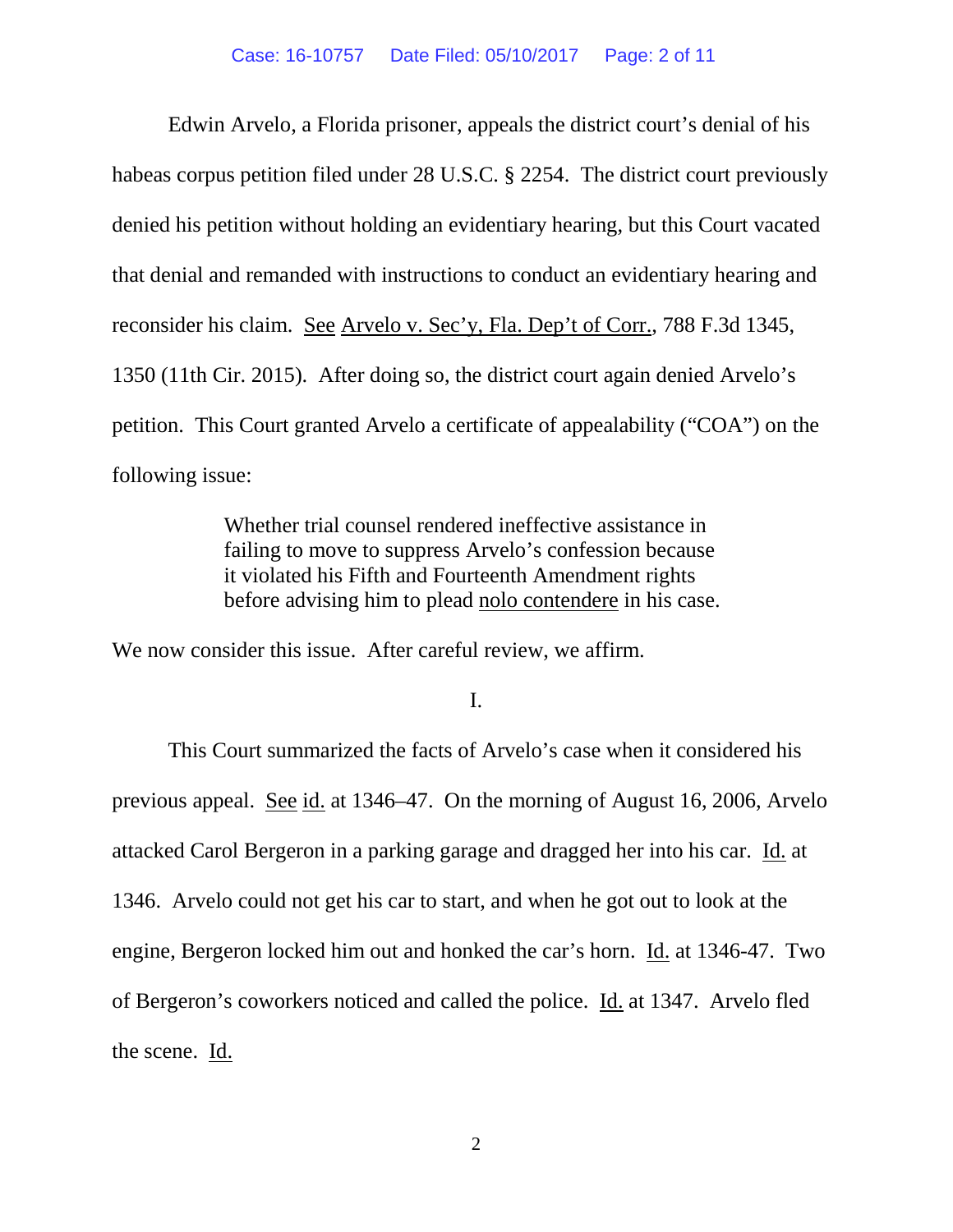Later that morning, officers from the Maitland (Florida) Police Department took Arvelo into custody. Id. Arvelo said he understood his Miranda rights and immediately waived them. Id. Eventually, he admitted he forced Bergeron into his car intending to have sex with her. Id. However, neither Bergeron nor her coworkers said Arvelo touched Bergeron in a sexual manner or threatened to sexually assault her. Id. Thus, Arvelo's confession was the only piece of evidence supporting the state's charges of attempted sexual battery and kidnapping with the intent to commit sexual battery. Id. Arvelo's lawyer did not move to suppress the confession, and Arvelo eventually pleaded nolo contendere to: (1) kidnapping with intent to commit sexual battery; (2) attempted sexual battery using physical force; (3) aggravated battery causing great bodily harm; and (4) attempted first-degree murder. Id. at 1346–47. The state court sentenced him to 60-years imprisonment. Id. at 1346. After an unsuccessful direct appeal, Arvelo filed a state habeas petition arguing that his lawyer was ineffective for failing to move to suppress his confession. Id. at 1347. The state court found that Arvelo waived his ineffective assistance claim by entering a plea. Id.

Arvelo then filed a federal habeas petition under 28 U.S.C. § 2254 and argued the same ineffective assistance claim. Id. The district court acknowledged the state court's finding that Arvelo had waived this claim by entering a plea, and also offered three other reasons for rejecting it. Id. As a result, the court denied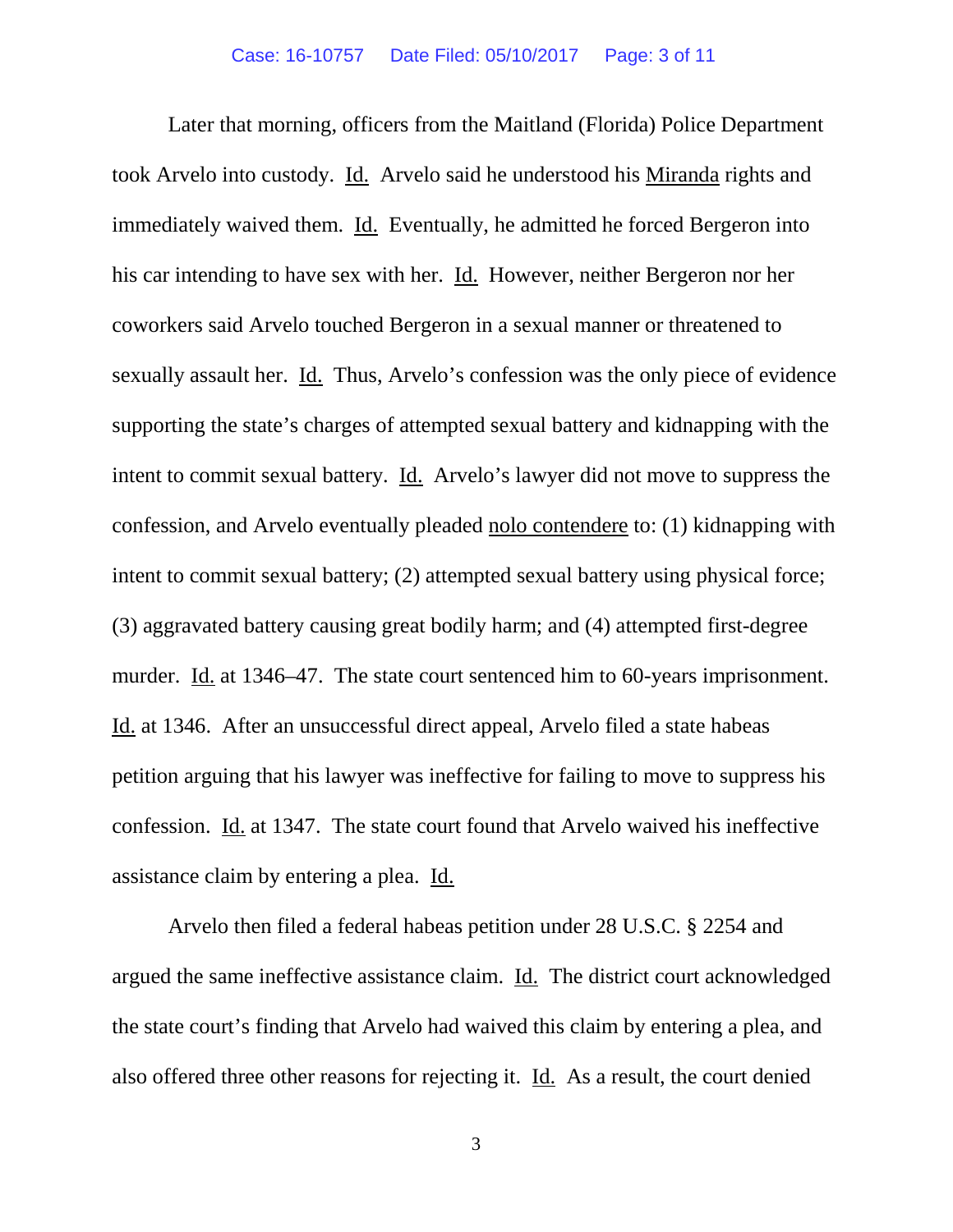Arvelo's petition without holding an evidentiary hearing. On appeal, this Court held that the state court's failure to consider Arvelo's ineffective assistance claim was "contrary to clearly established federal law" because "the Supreme Court has expressly held that a defendant does not waive an ineffective assistance of counsel claim simply by entering a plea." Id. at 1348–49. We also rejected the district court's alternative reasons for denying Arvelo's claim without holding an evidentiary hearing, and remanded with instructions to do so and reconsider his claim on that record. Id. at 1349–50.

On remand, the district court held an evidentiary hearing on Arvelo's ineffective assistance claim. Arvelo, his trial counsel, and the state prosecutor all testified. The district court also admitted into evidence the transcript and audio recording of Arvelo's August 2006 interrogation. Then, on February 3, 2016, the district court again denied Arvelo's claim. This Court granted a COA on the ineffective assistance issue.

### II.

We review de novo the district court's denial of an ineffective assistance of counsel claim. Ward v. Hall, 592 F.3d 1144, 1155 (11th Cir. 2010). Under Strickland v. Washington, 466 U.S. 668, 104 S. Ct. 2052 (1984), a habeas petitioner demonstrates ineffective assistance of counsel by showing that (1) counsel's representation fell below an objective standard of reasonableness; and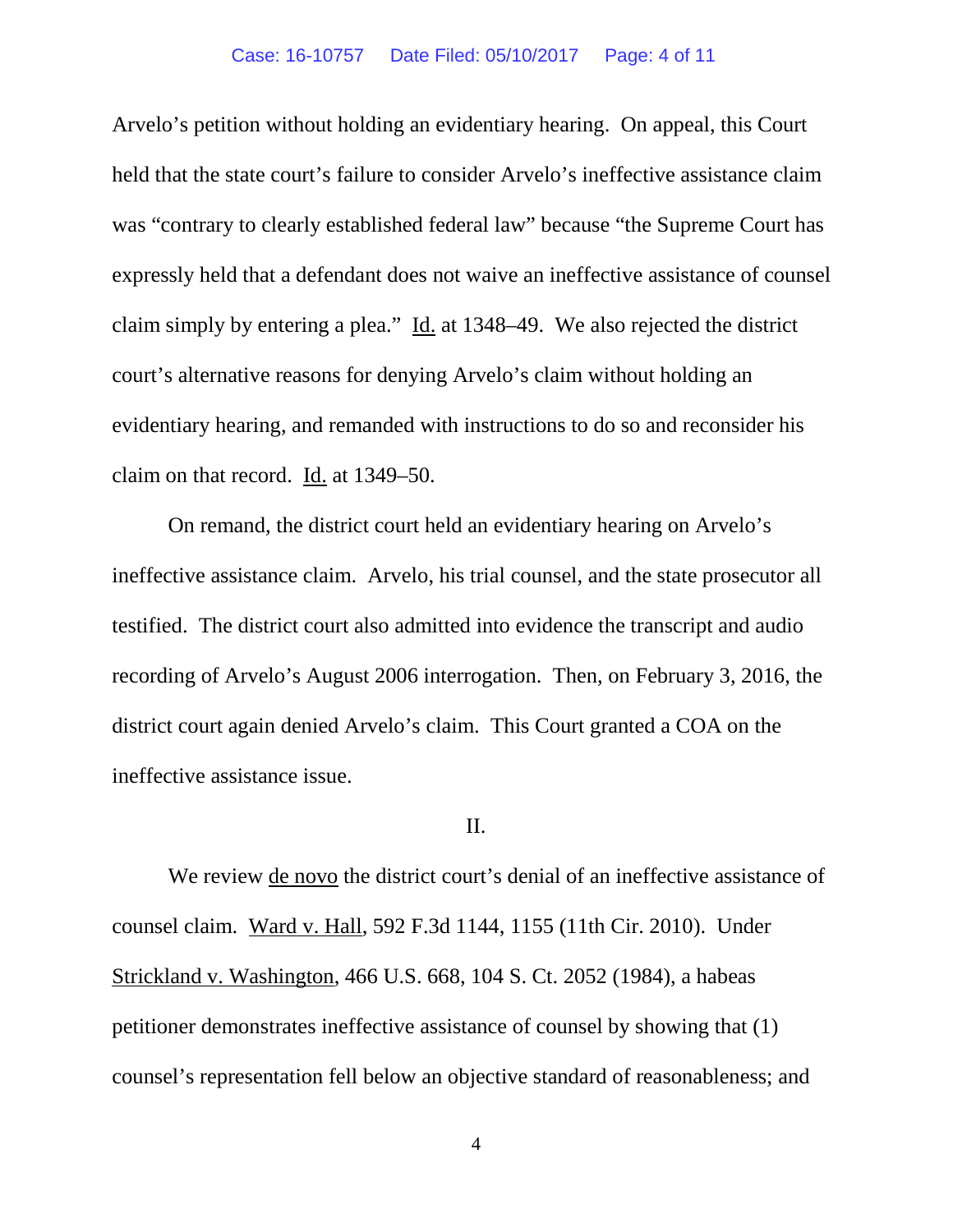(2) counsel's deficient performance prejudiced the petitioner. Johnson v. Sec'y, Dep't of Corr., 643 F.3d 907, 928–29 (11th Cir. 2011). Because a petitioner must satisfy both prongs of the Strickland test to show ineffective assistance of counsel, we "need not address the performance prong if the petitioner cannot meet the prejudice prong, and vice-versa." Ward, 592 F.3d at 1163. In the context of pleas, the prejudice prong "focuses on whether counsel's constitutionally ineffective performance affected the outcome of the plea process." Hill v. Lockhart, 474 U.S. 52, 59, 106 S. Ct. 366, 370 (1985). "In cases like this one, where a petitioner faults his lawyer for failing to pursue a motion to suppress prior to entering a plea, both the deficient performance and prejudice prongs of Strickland turn on the viability of the motion to suppress." Arvelo, 788 F.3d at 1348. For the prejudice prong, this is because a non-meritorious motion to suppress would not have affected the outcome if the defendant had rejected the plea and proceeded to trial. Id. Thus, we must determine whether a motion to suppress would have succeeded, which in turn requires us to resolve whether Arvelo's confession was admissible.

To determine the admissibility of a confession, courts apply a two-part inquiry: ([1](#page-4-0)) whether the police complied with the requirements of  $Miranda$ ; and</u> (2) whether the confession was voluntary. United States v. Jones, 32 F.3d 1512, 1516 (11th Cir. 1994) (per curiam). When deciding whether a defendant confessed

<span id="page-4-0"></span> $1$  Miranda v. Arizona, 384 U.S. 436, 86 S. Ct. 1602 (1966). Arvelo waived his Miranda rights. Arvelo, 788 F.3d at 1347.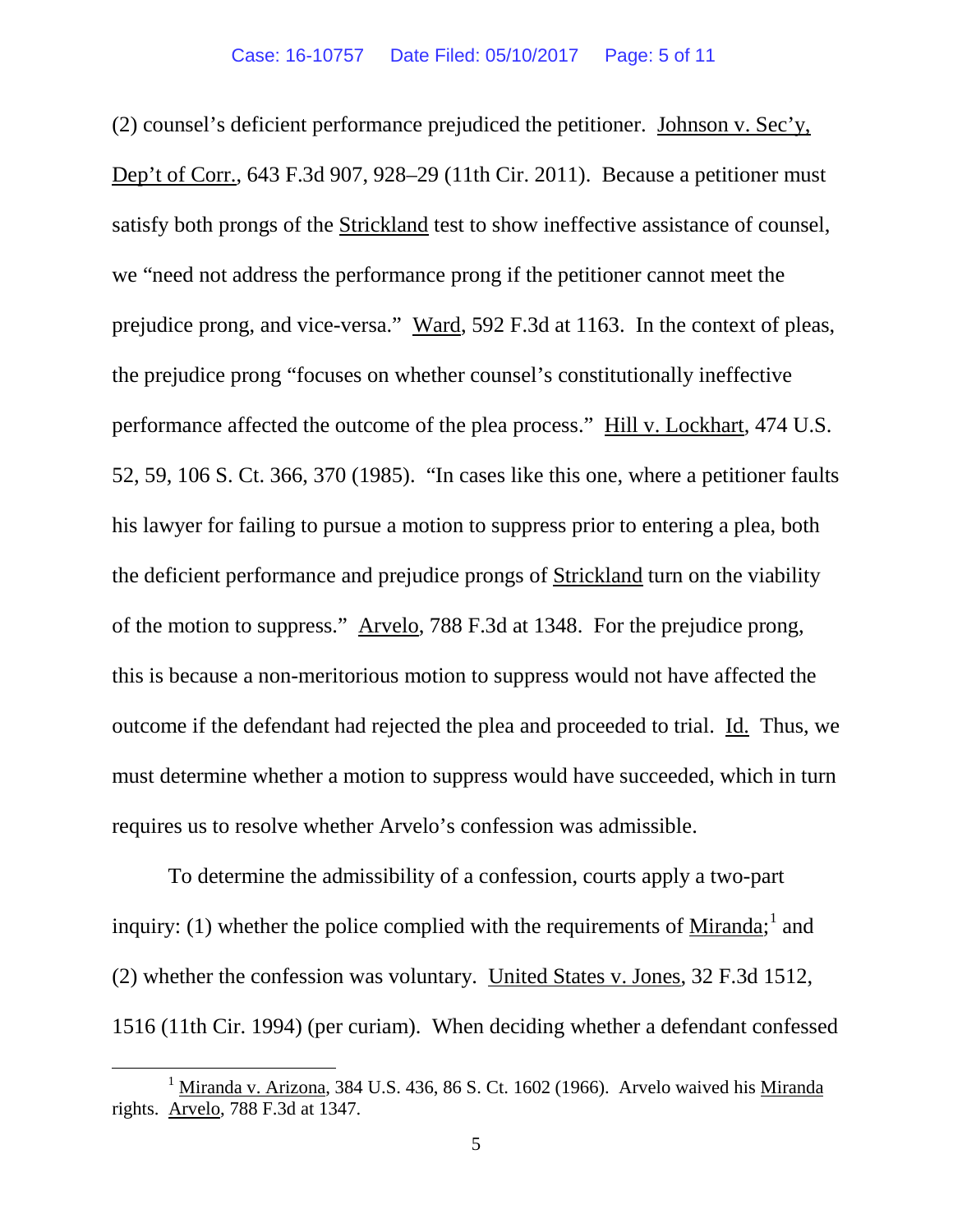voluntarily, courts look to the totality of the circumstances to determine whether the confession "was the product of an essentially free and unconstrained choice." Hubbard v. Haley, 317 F.3d 1245, 1252–53 (11th Cir. 2003) (quotation omitted). Among other factors, courts must consider the defendant's intelligence and education level, the length of his detention, the nature of the interrogation, the use of any physical force against him, and the use of any promises or inducements by the police. Id.; see United States v. Bernal-Benitez, 594 F.3d 1303, 1319 (11th Cir. 2010).Florida courts also apply a totality of the circumstances test to resolve whether a defendant's confession was voluntary. See Baker v. State, 71 So. 3d 802, 814 (Fla. 2011) (per curiam). At bottom, a confession was involuntary only when the circumstances show that "coercive police activity" overcame the defendant's free will. Colorado v. Connelly, 479 U.S. 157, 167, 107 S. Ct. 515, 522 (1986); see Blake v. State, 972 So. 2d 839, 844 (Fla. 2007) (per curiam). The voluntariness of a confession is a question of law that we review de novo. See United States v. Farley, 607 F.3d 1294, 1325–26 (11th Cir. 2010). However, we review the findings of facts underlying a district court's voluntariness determination for clear error. See id. at 1325.

Considering the totality of the circumstances here, Arvelo's confession was voluntary. At the time of the interrogation, Arvelo was 21 years old, was employed, and had a GED. Although the interrogation lasted for three hours, the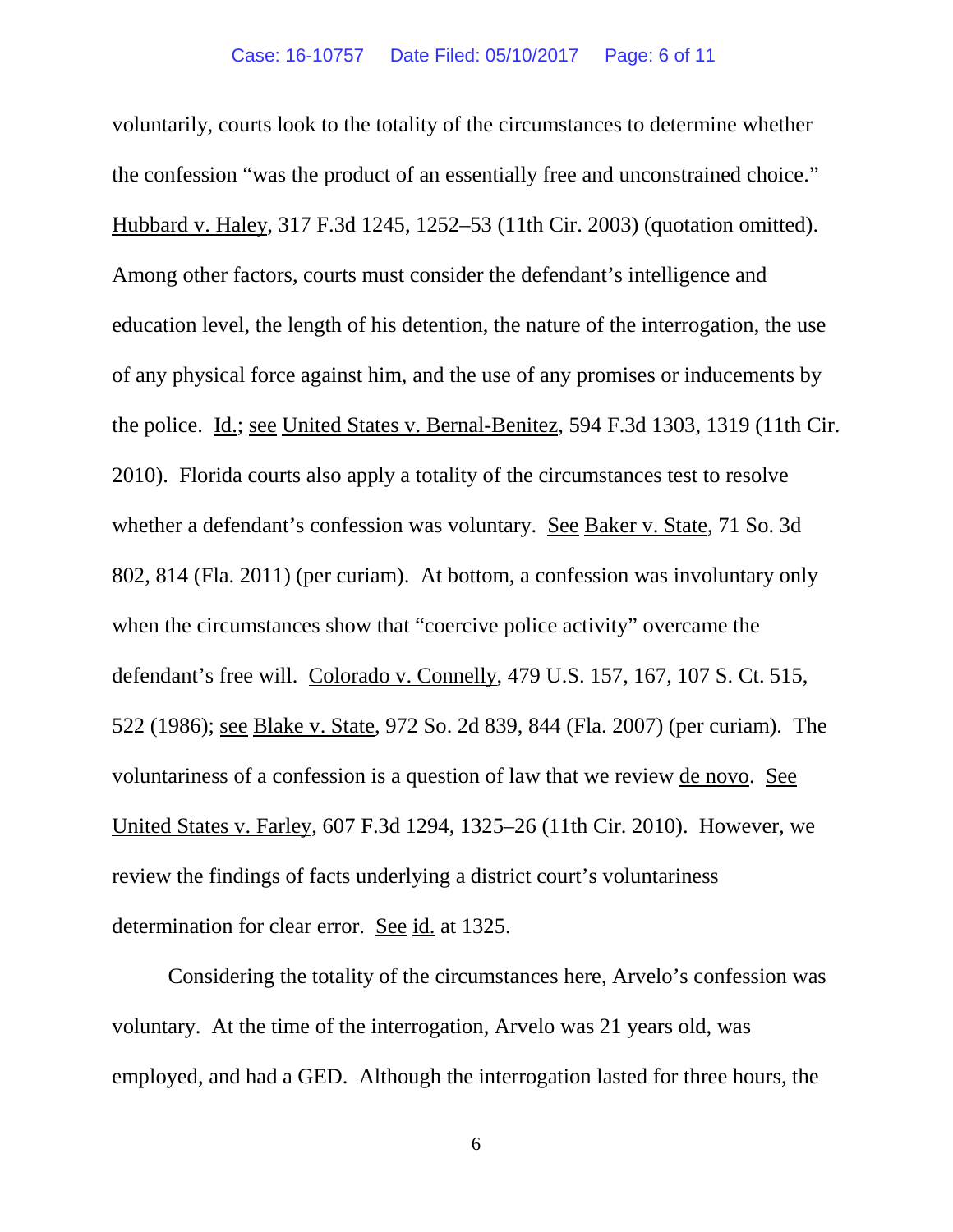interrogating officer, Detective Collins gave Arvelo a 40-minute break. Further, the record does not indicate that Detective Collins physically coerced Arvelo, deprived him of any essential needs, or threatened him in any way. Neither did Arvelo ever say he was tired or unwilling or unable to proceed. In fact, Detective Collins allowed Arvelo to make a phone call at Arvelo's request. Thus, the district court did not clearly err in finding that Arvelo's interrogation was not overbearing.

Arvelo argues Detective Collins induced his confession with false promises of leniency. However, at the beginning of the interrogation, Detective Collins told Arvelo he could not "promise [Arvelo] anything." Detective Collins then asked Arvelo to "[t]ell me why I'm meeting you today," to which Arvelo replied he "hope[d] that it [was] because, you will help me, or find help." From there, Detective Collins talked about "getting [Arvelo] down the path of getting [] some help," and Arvelo continued saying he needed help, sometimes while crying. Although this part of the interrogation can be construed to contain offers of help from Detective Collins, Arvelo admitted at the evidentiary hearing that "all of [Collins's] promises of help were unspecified." He also testified that he "believed [Collins] was helping me with my mental issues" and "was providing me mental health treatment." Thus, at this point in the interrogation, even if Detective Collins was offering Arvelo help, it was not in the form of leniency. If anything, Detective Collins's offers were for some form of help with Arvelo's mental health. Florida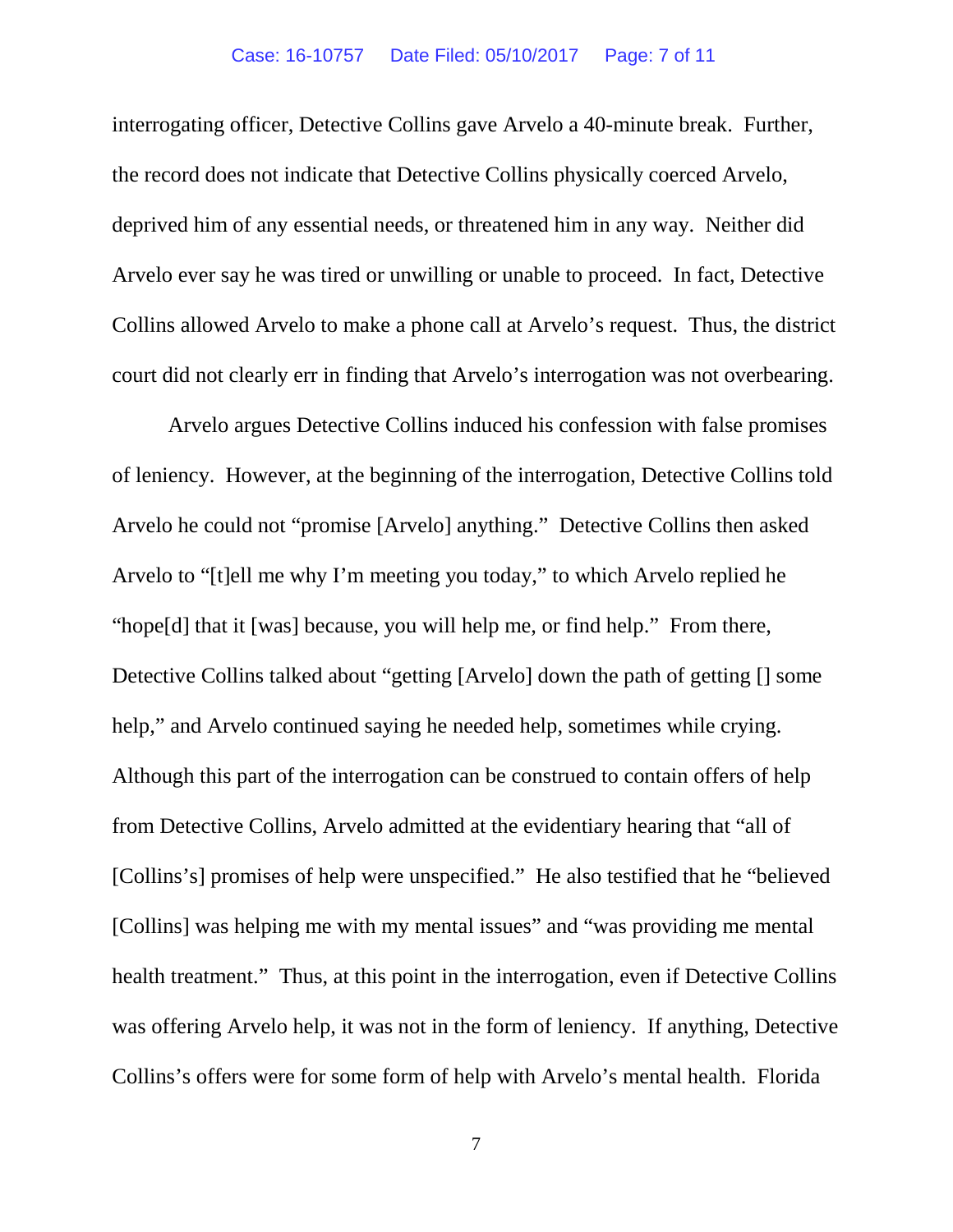courts have held that offers of psychiatric assistance do not render a confession involuntary "so long as the aid is not offered in return for" the confession. See State v. Beck, 390 So. 2d 748, 749 (Fla. 3d DCA 1980). Here, Detective Collins was not offering help in exchange for a confession or statement. Detective Collins said up front that he could not make any promises to Arvelo, and Arvelo admitted that Collins's offers were non-specific. Further, Detective Collins never linked his offers to help with requests for information in a way that implied any sort of exchange or bargain. See Ramirez v. State, 15 So. 3d 852, 854, 856–57 (Fla.1st DCA 2009) (per curiam) (holding the appellant's statement was impermissibly induced where a police detective offered to help the appellant and made statements like "How am I going to help you if you're lying to me and you don't want to tell me the truth?" and "[I]f you want us to help you, you need to help us also."); Day v. State, 29 So. 3d 1178, 1181–82 (Fla. 4th DCA 2010). Therefore, the district court did not clearly err in finding that Detective Collins never offered Arvelo help in exchange for a confession.

During the interrogation, Detective Collins also said his job was to "get [Arvelo's] side" of the story and "all the facts" so that the judge, jury, and state could have a complete picture of both the accused and the alleged crime. Collins noted he thought this could be helpful for Arvelo's eventual sentence, but said so immediately after clarifying that he could not promise anything. As a result, the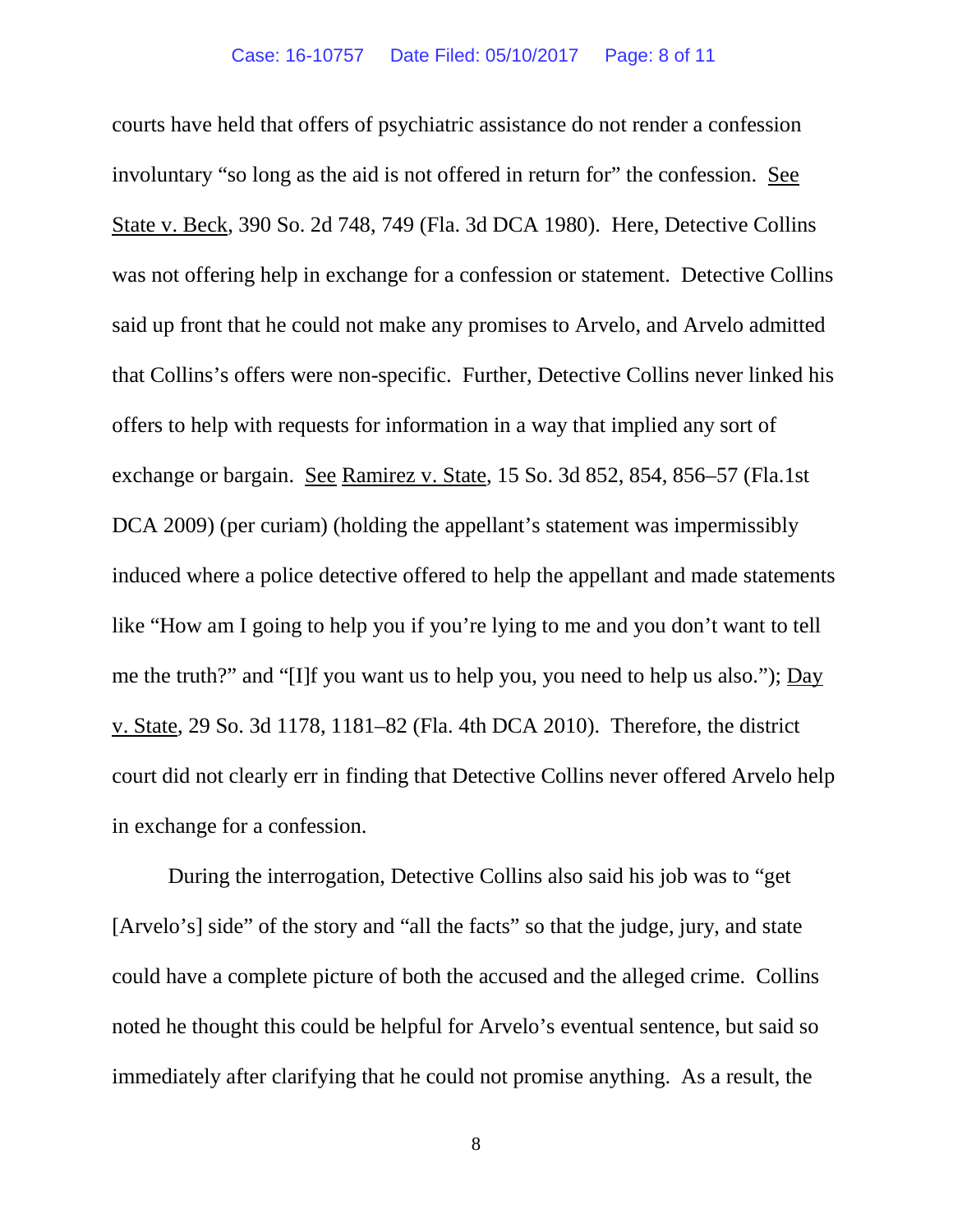district court did not clearly err in finding that Detective Collins did not offer Arvelo leniency in exchange for his confession. $<sup>2</sup>$  $<sup>2</sup>$  $<sup>2</sup>$ </sup>

Arvelo further argues that law enforcement exploited his intoxication to unlawfully induce his confession. Although Detective Collins was aware that Arvelo had drunk almost an entire bottle of whiskey early on the morning of the interrogation, and had not eaten or slept since, $3$  Arvelo, 788 F.3d at 1347, the mere fact that Arvelo was intoxicated during the interrogation does not render his statements involuntary. Thomas v. State, 456 So. 2d 454, 458 (Fla. 1984). Instead, a defendant's inebriated condition does not affect the voluntariness of his confession unless it undermines his ability to comprehend in a general way what he is doing and to communicate with coherence and context. Burns v. State, 584 So. 2d 1073, 1075–76 (Fla. 4th DCA 1991). Here, the district court did not clearly err in finding that Arvelo's mental faculties were not impaired to that point. Although Arvelo cried several times during the interview, his answers were generally coherent and rationally related to Detective Collins's questions and statements. Further, at the evidentiary hearing, Arvelo said he reviewed the transcript of the

<span id="page-8-0"></span> <sup>2</sup> Arvelo also argues Detective Collins "distorted [Arvelo's] perception of the true peril that the confession would put him in" by "implying that there would be no prosecution" and "telling Arvelo that it was unlikely he would go to prison." Detective Collins did draw a contrast between Arvelo's offense and murder, and also distinguished Arvelo from "some hardened criminal that's got a 20 year history with a rap sheet longer than my arm." However, when Arvelo asked Collins if it was "necessary for me to go to prison," Collins clarified, "I don't know. I don't know what happened." Viewing the interrogation in its totality, we do not think Detective Collins suggested or hinted that Arvelo would not be prosecuted or imprisoned. 3 Detective Collins also smelled alcohol during the interrogation.

<span id="page-8-1"></span>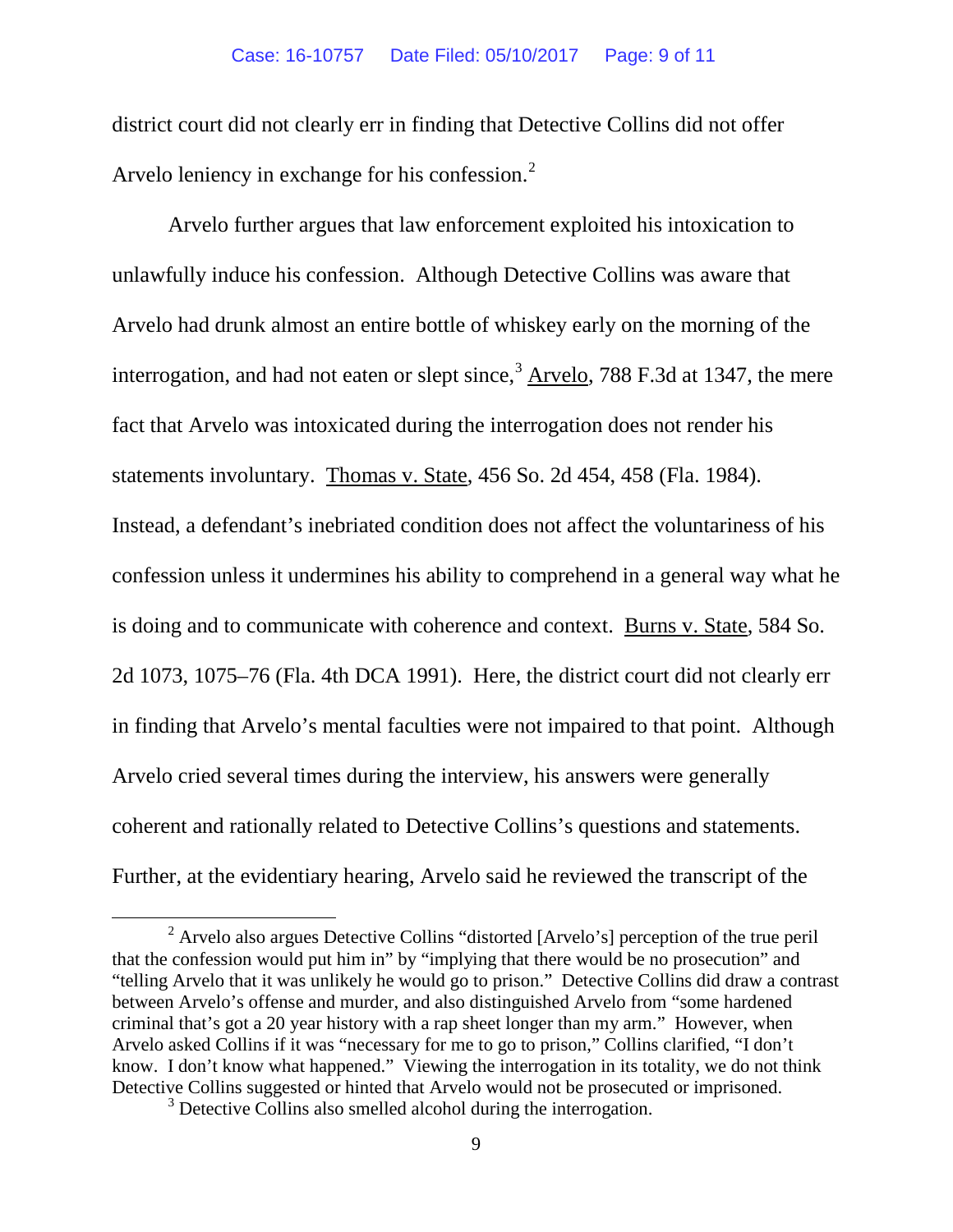#### Case: 16-10757 Date Filed: 05/10/2017 Page: 10 of 11

interrogation and remembered saying "mostly everything" in it during the interrogation. And because Arvelo's intoxication did not undermine his ability to understand the interrogation and communicate coherently, it did not render his confession involuntary.

Similarly, Arvelo argues law enforcement exploited his mental weakness and emotionally vulnerable condition, and points out that he disclosed his mental illness issues (for which he had sought therapy and was prescribed medication) to Detective Collins during the interrogation. Although a defendant's mental illness and frail emotional state at the time of confession may have some bearing on whether that confession was voluntary, see Taylor v. State, 640 So. 2d 1127, 1137 (Fla. 1st DCA 1994); Rickard v. State, 508 So. 2d 736, 737 (Fla. 2d DCA 1987), "mere emotionalism, confusion, or depression," without more, does not render a confession involuntary. Taylor, 640 So. 2d at 1137 (quotation omitted). Instead, the defendant's mental and emotional state must undermine his competency. Id. As we have explained, the district court did not clearly err when it found that Arvelo's mental state did not impair his ability to understand the interrogation and communicate coherently. On this record, and in light of the totality of the circumstances, Arvelo's mental and emotional condition did not render his confession involuntary.